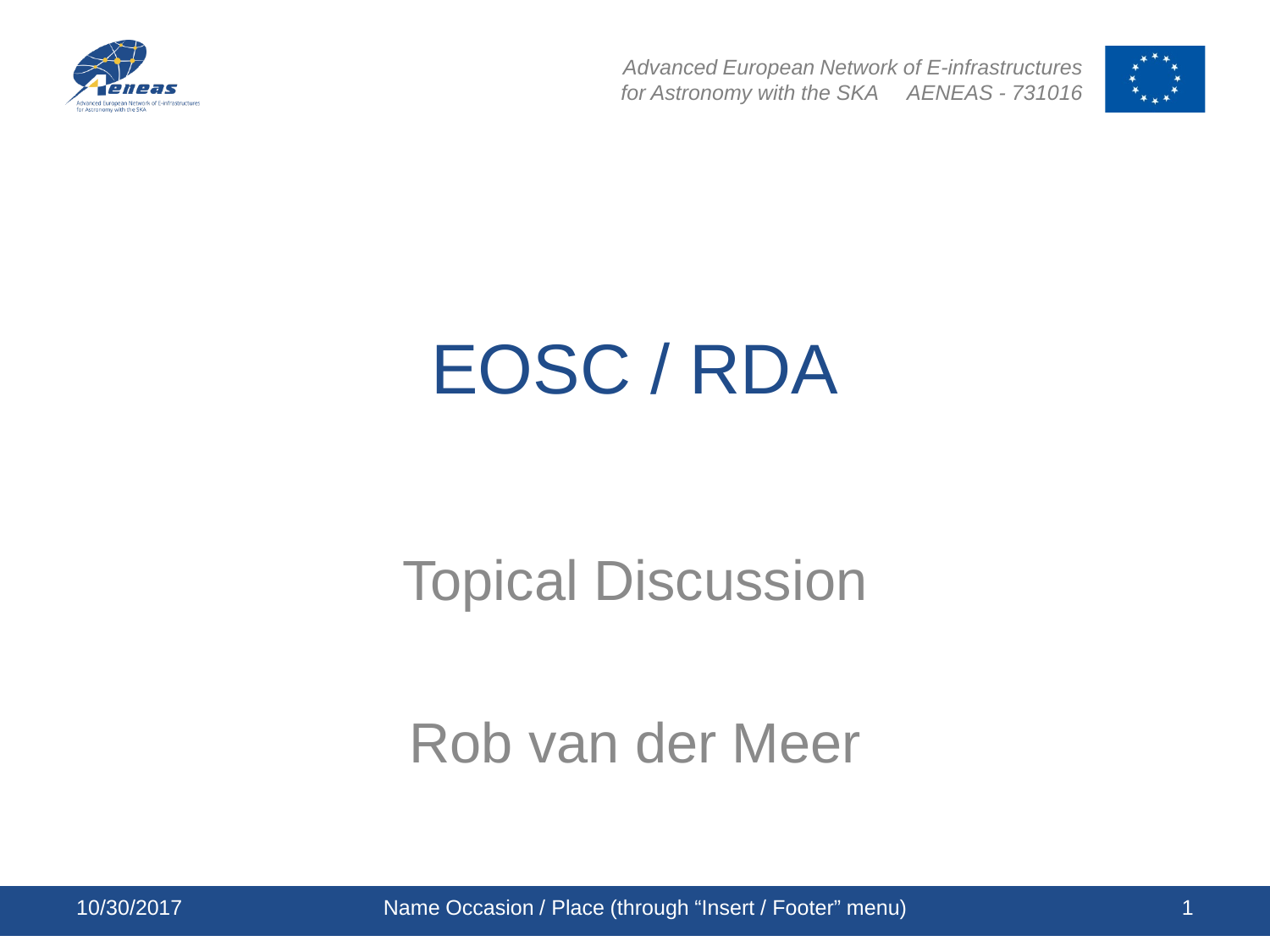



## EOSC

| <b>EOSC HLEG</b>              | first report 11 October 2016                                    |
|-------------------------------|-----------------------------------------------------------------|
| <b>EOSCpilot</b>              | H2020 project STFC (10 M€)<br>$1 - 1 - 2017 - 31 - 12 - 2018$   |
| <b>EOSC Summit</b>            | 12 June 2017 Brussels                                           |
| <b>EOSC Stakeholder Forum</b> | 28-29 November Brussels                                         |
| EOSC-Hub                      | H2020 project EGI.eu (30 M€)<br>$1 - 1 - 2018 - 31 - 12 - 2020$ |
| INFRAEOSC-04-2018             | 22 March 2018 deadline                                          |
| <b>EOSC SKA ??</b>            |                                                                 |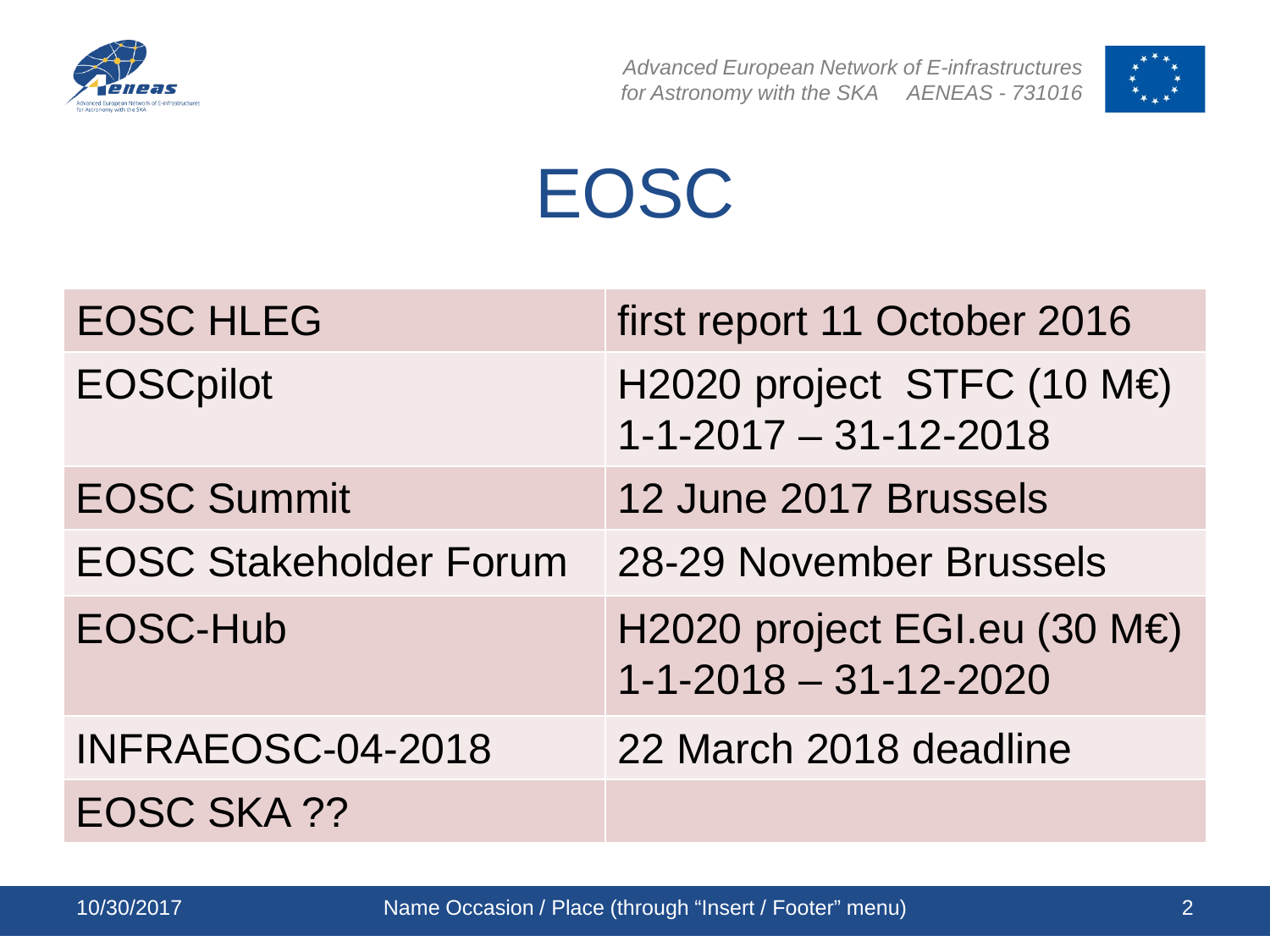



## EOSC Summit 12 June 2017

#### First, what will the Cloud look like?

In two years from now, I imagine researchers using the Cloud on a daily basis. Every researcher will be able to find and access data from all publicly funded research in Europe in a single click. They will be able to access data from different disciplines. And to combine the data and analyse it in new ways. Each researcher will also be able to store and manage their own data. And share their data with others in a secure and trusted environment.

*Carlos Moedas, EOSC Summit: The European Open Science Cloud – The New Republic of Letters*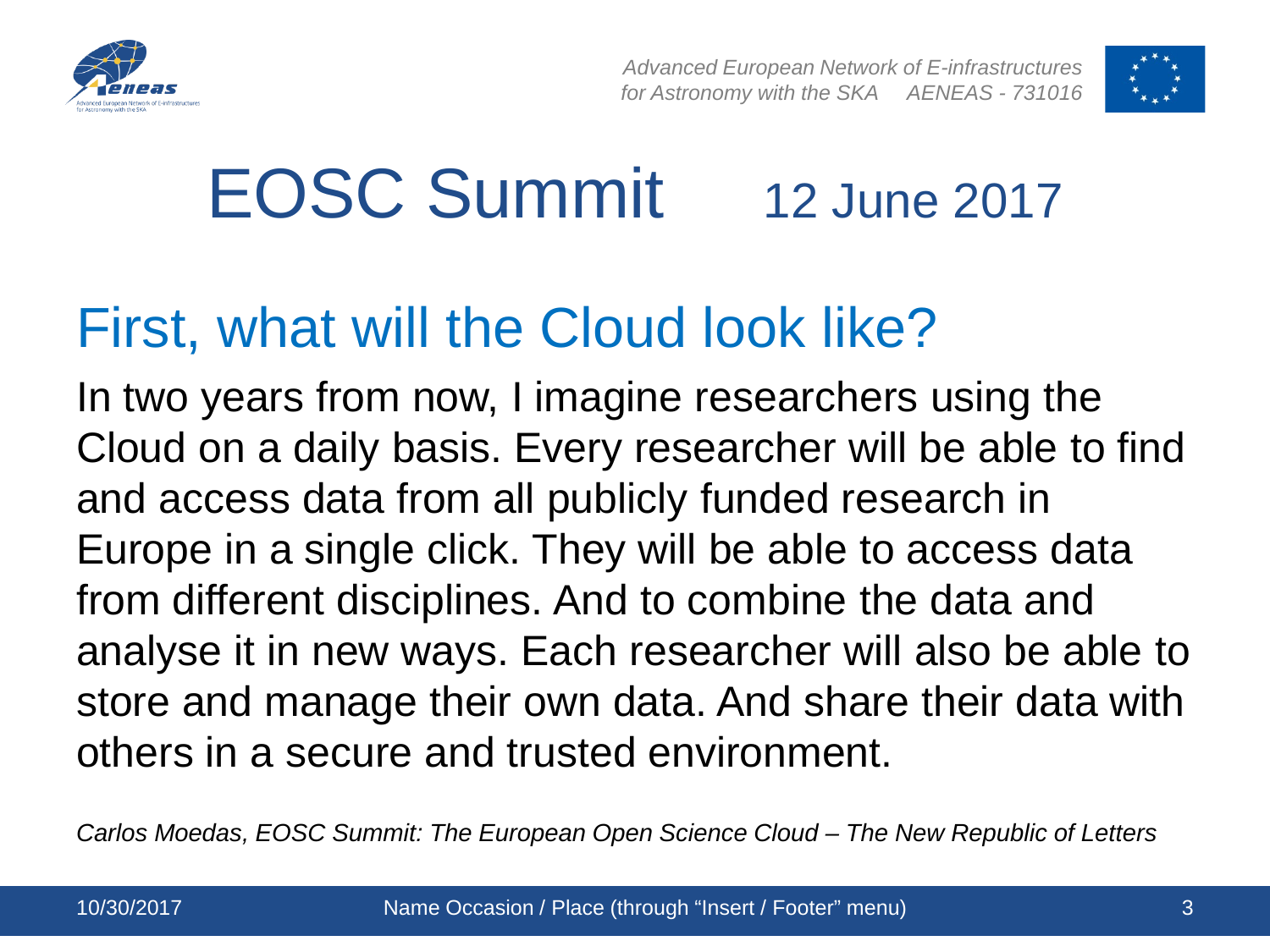



### **EOSCpilot**

- EOSCpilot H2020 project
- WP 4 organises Science Demonstrators
	- 5 SD at start
	- 5 SD 1 July 2017
	- 5 SD 1 January 2018
- ASTRON leads LOFAR Science Demonstrator in EOSCpilot project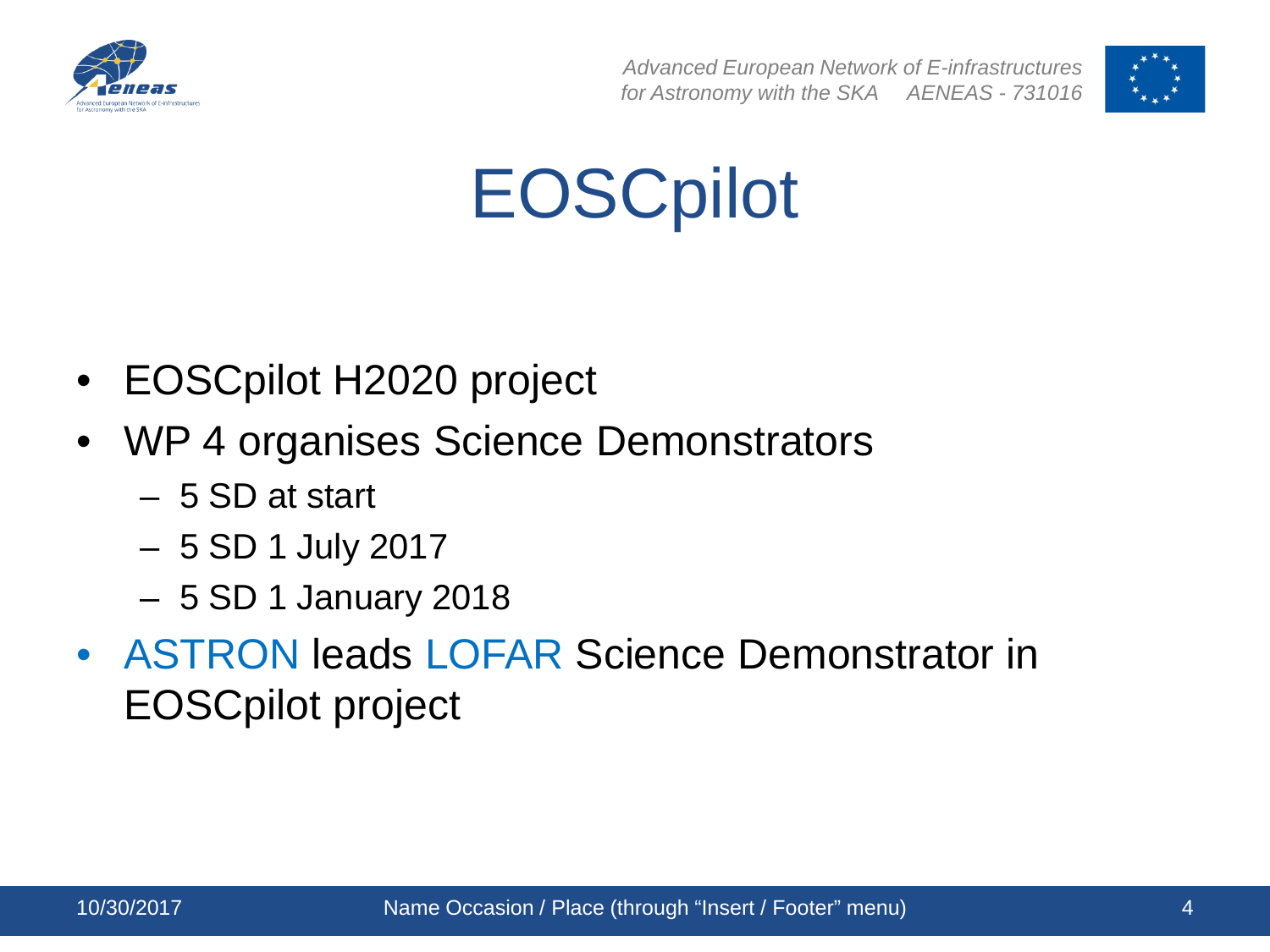

*Astronomy ESFRI & Research Infrastructure Cluster ASTERICS - 653477*





17 October 2017 2nd ASTERICS - OBELICS Workshop, Barcelona 5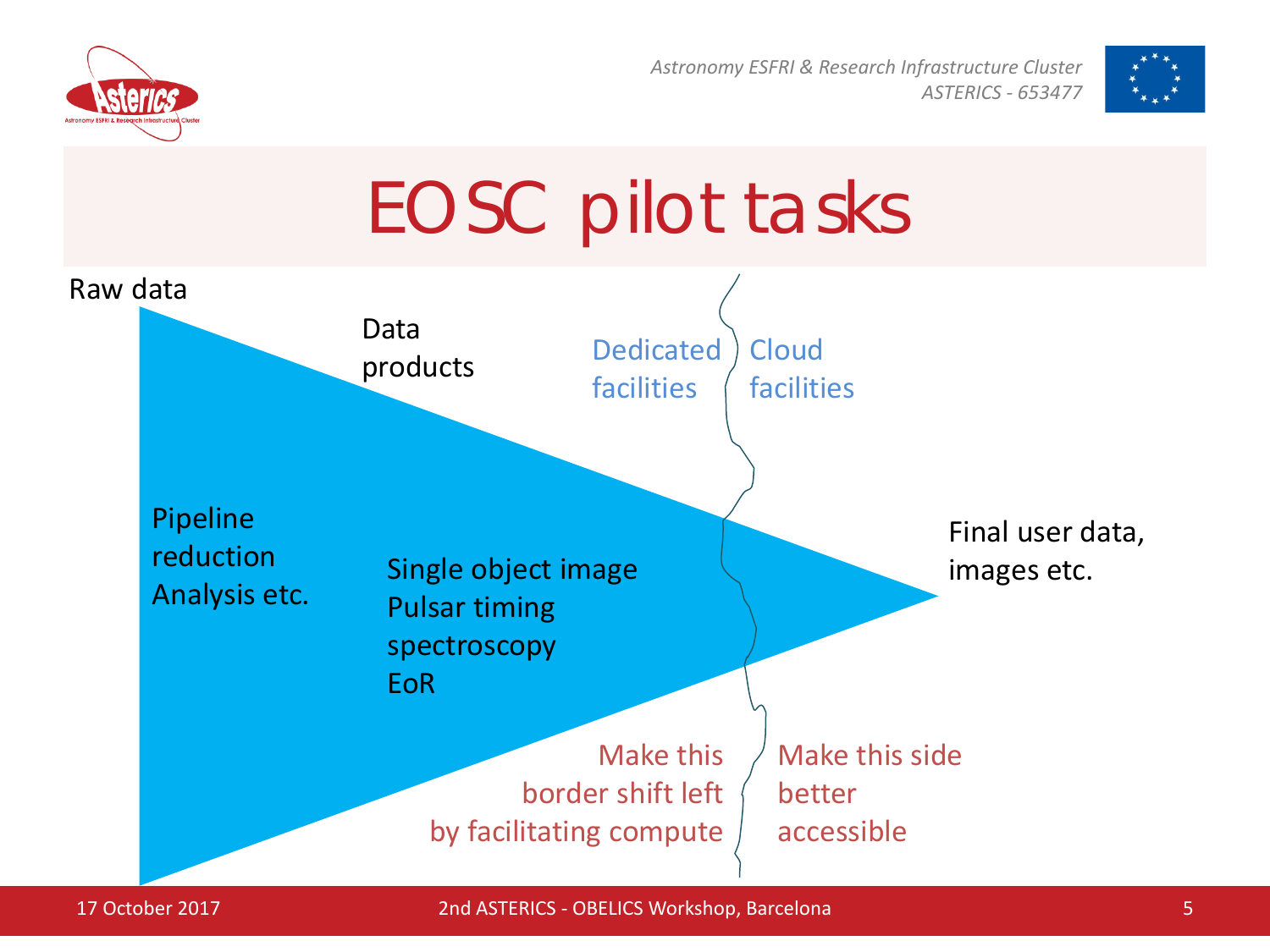

*Astronomy ESFRI & Research Infrastructure Cluster ASTERICS - 653477*



## Challenge & Use cases

#### **Challenges**

- Data provenance
- Federated Indentity
- Compute to data
- Multiple LTA sites
- Where  $\rightarrow$ what is my data

Facilitate

- easy access for power user. Free/sandbox compute with own algorithm, parameters, on small local data set.
	- Then scale up to larger data set on remote cluster
- Make LOFAR LTA accessible to non power users
	- Standard pipeline and GUI for ~10 free parameters.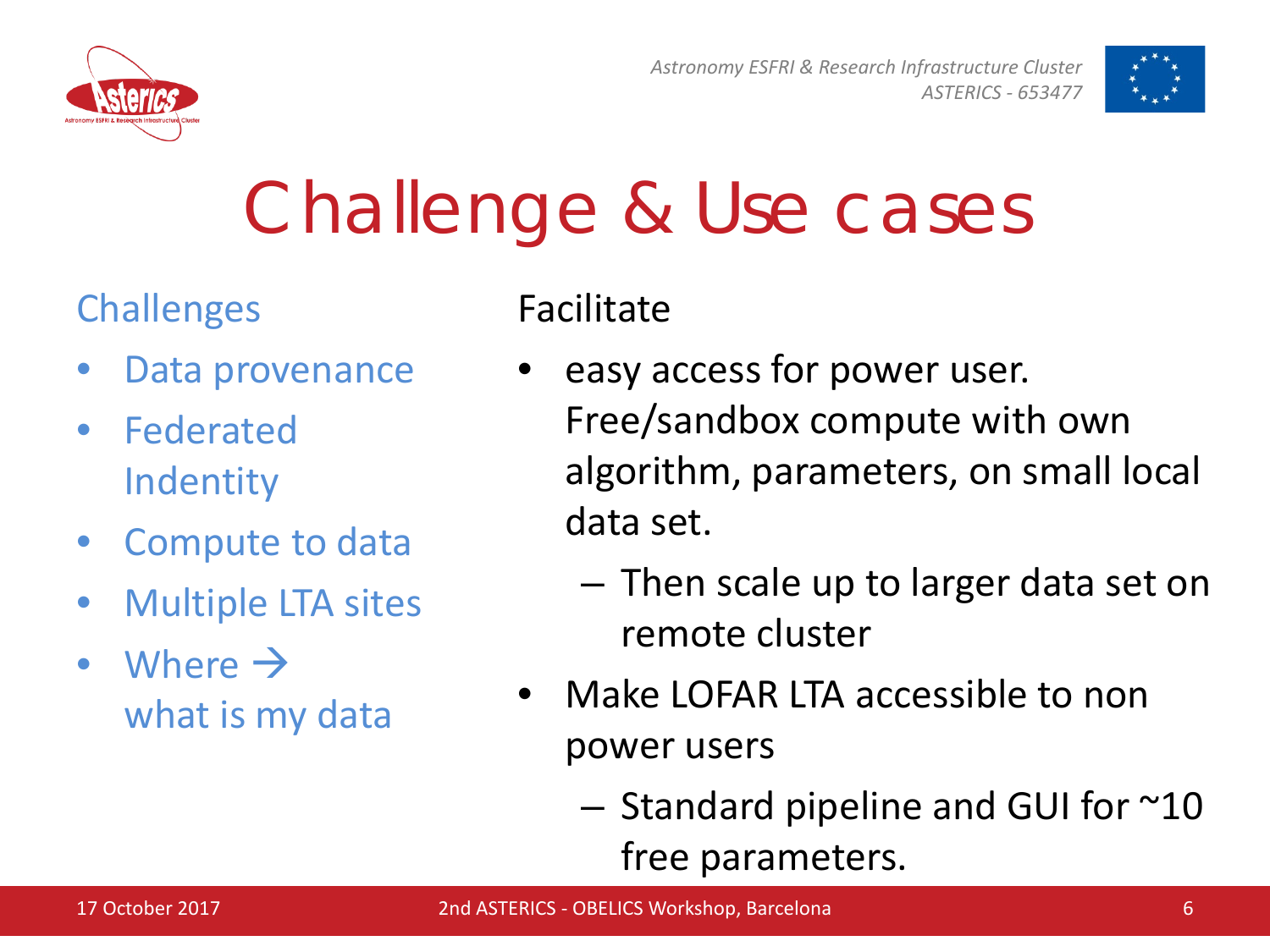

*Astronomy ESFRI & Research Infrastructure Cluster ASTERICS - 653477*





# Plan of attack

- 1. Define "perfect" environment
- 2. Existing tools and resources immediately start building





3. from there define new projects for improving the working system

Use this demonstration to show both possibilities and limitations of current software and e-Infrastructure.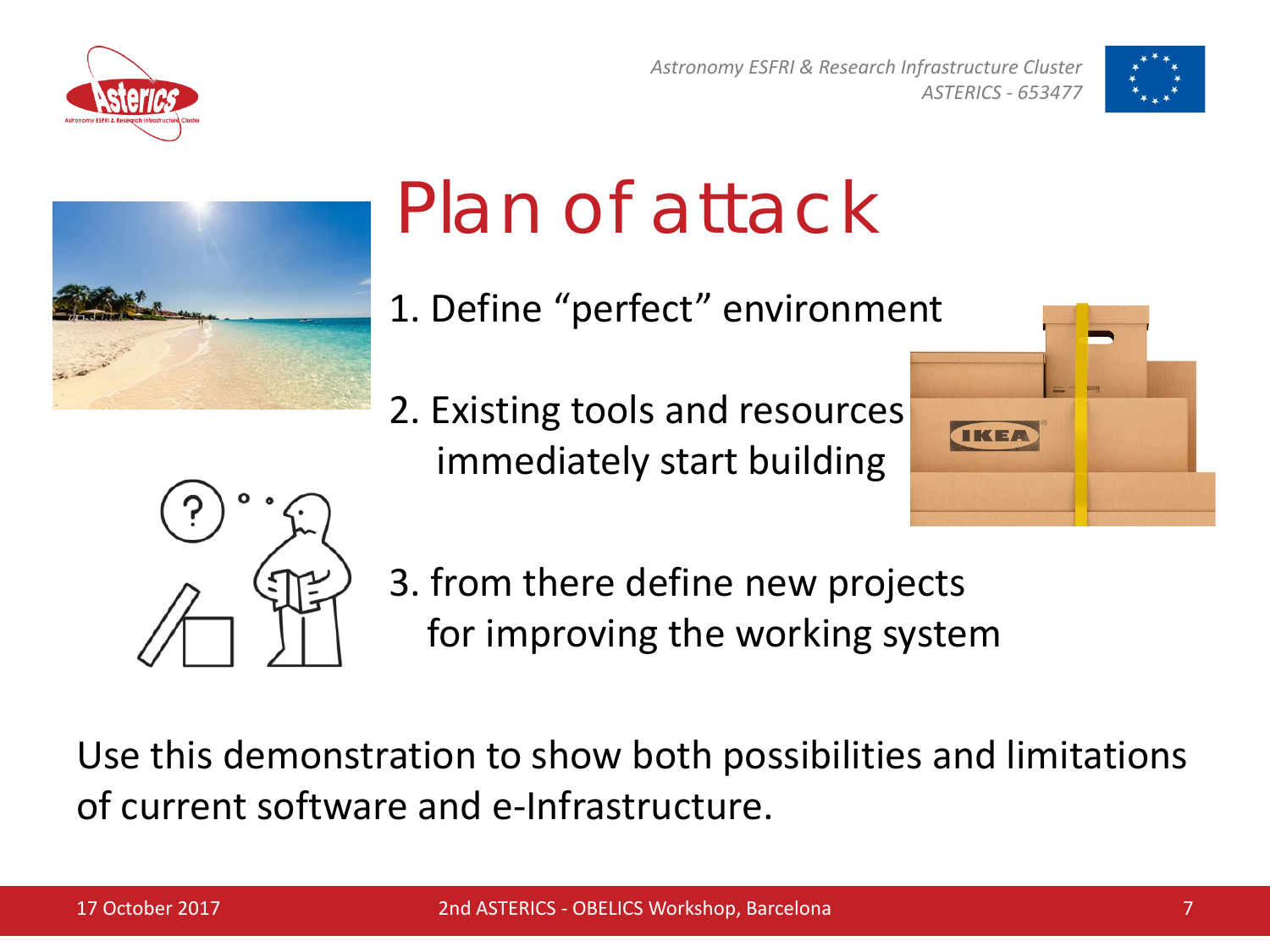



#### EOSC future

- Is this the way to go?
- Should AENEAS / SKA
	- move in the same direction,
	- be
		- leading
		- following
		- learning
		- teaching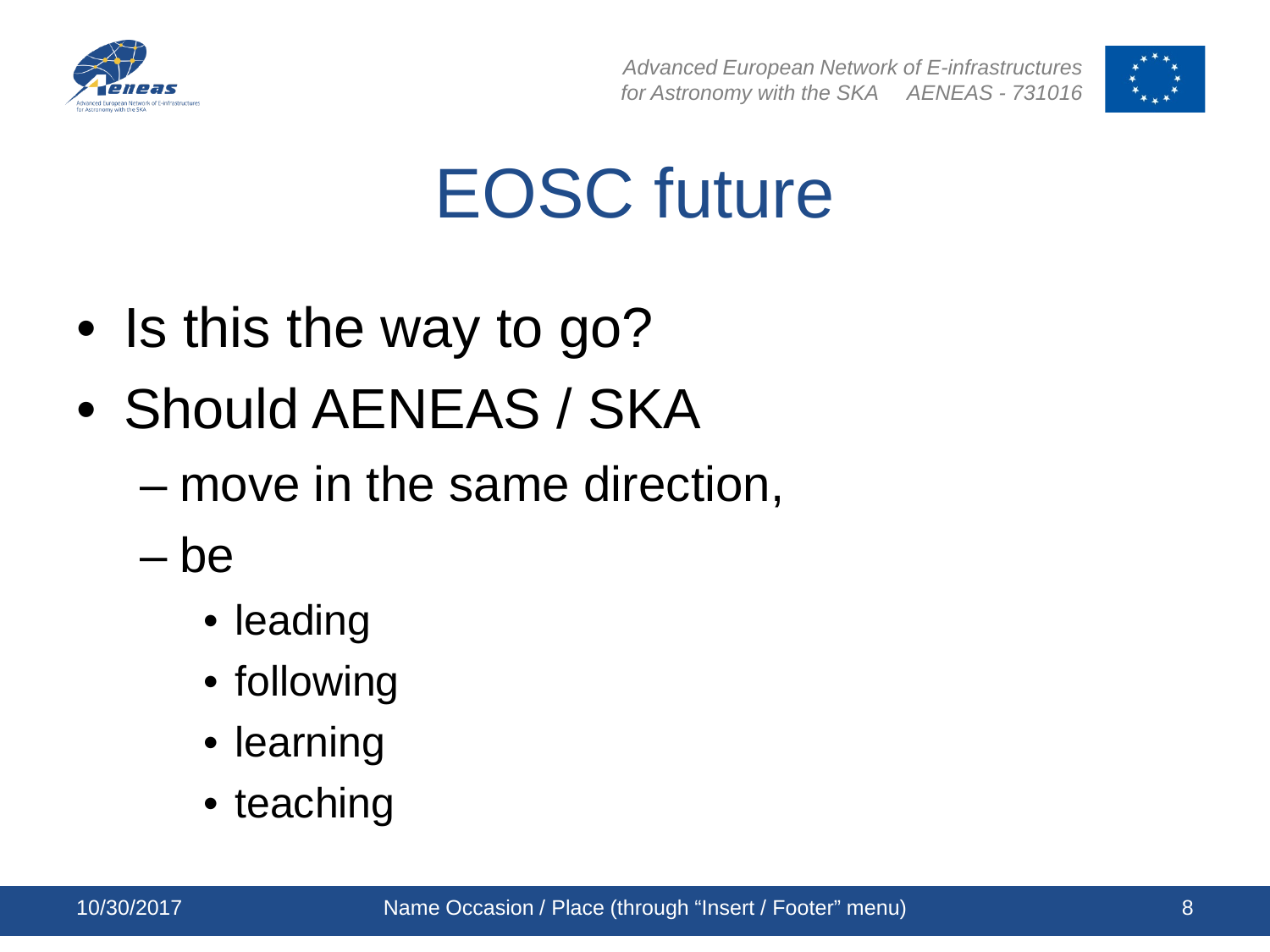





- RDA is partner
- We proposed to connect to RDA
- RDA does useful things
	- Working groups
	- Define standards
	- Distribute standards
- How do we connect / reach out?